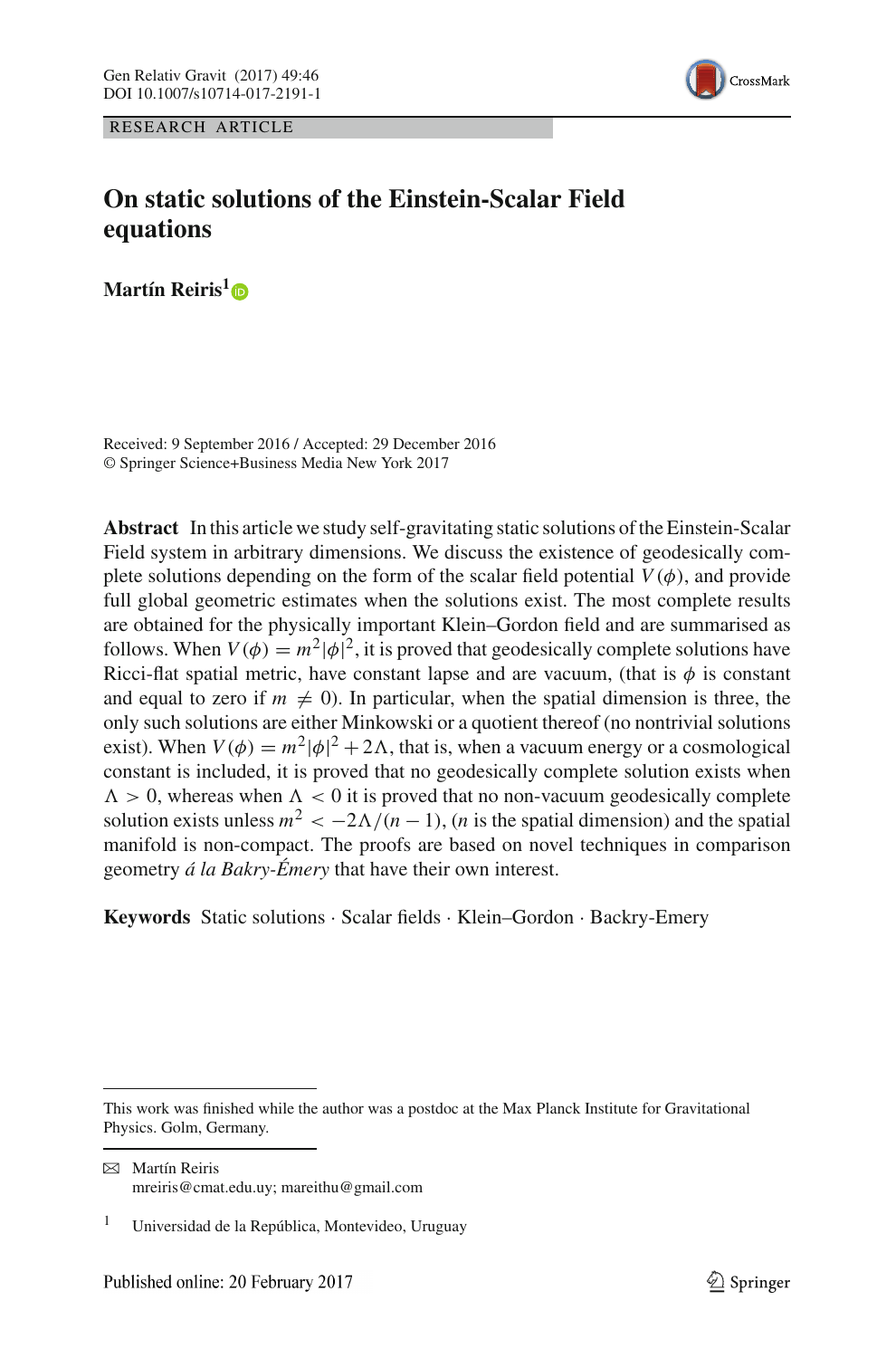# **1 Introduction**

A classical result in General Relativity due to Lichnerowicz [\[8](#page-14-0)] (with previous work by Einstein and Einstein-Pauli, see [\[6\]](#page-14-1)) asserts that there are no nontrivial asymptotically flat stationary solitons<sup>1</sup> of the vacuum Einstein equations. That is, the only such solution is the Minkowski spacetime. This result is generalisable to include matter like the electromagnetic field but not to any type of non-exotic matter. Indeed Bartnik and McKennon [\[3](#page-14-2)], (and rigorously Smoller–Wasserman–Yau–McLeod [\[10\]](#page-14-3)) displayed a remarkable soliton for the Einstein–Yang Mills system with gauge group SU(2), despite of the fact that there are no nontrivial solitons for the SU(2) Yang-Mills theory alone. In spite of this, the existence (or not) of self gravitating equilibrium configurations without singularities is so important in physics that any pursuit of a general theory is itself a valuable endeavour. In this article we will explore this topic from a general geometric point of view and for the Einstein-Scalar Field system. We elaborate on that below.

A fundamental geometric extension of Lichnerowicz's theorem in vacuum due to Anderson [\[1](#page-14-4)] asserts that the only geodesically complete solution of the strictly stationary Einstein equations is Minkowski or a quotient thereof. Thus, for strictly stationary solutions, no material sources implies no gravity and this is true in any possible geodesically complete scenario. Anderson's theorem uses fundamentally a well known conformal transformation that presents the stationary equations as a harmonic map into hyperbolic two-space (see  $[11]$ ). Thinking of possible extensions, the drawback of this presentation is that it is seldom possible when material fields are considered. In addition, Anderson's proof relies heavily on special properties of the Cheeger–Gromov theory of convergence and collapse of Riemannian manifolds in dimension three that do not hold in higher dimensions.

Recently however, Cortier and Minerve [\[5](#page-14-6)] were able to reprove Anderson's result (under extra assumptions) using just standard techniques in comparison geometry. Yet their result relies again on the harmonic-map representation earlier mentioned. On the other hand, Case [\[4\]](#page-14-7) also motivated by Anderson's theorem, was able to apply techniques in comparison geometry á la Bakry-Émery to prove closely related rigidity results for quasi-Einstein metrics bearing much in common with the static Einstein equations and with certain types of Einstein-Scalar Field equations. Case's technique is considerably flexible and generalisable to higher dimensions. (We note also that there is recent interesting work by Galloway–Woolgar [\[7](#page-14-8)] and Woolgar– Wylie [\[13](#page-14-9)] on the so called Bakry-Émery spacetimes familiar in some way to Case's paper).

Motivated by these developments, in this article we import techniques in comparison geometry á la Bakry-Émery to study in depth the existence of *geodesically complete* static solutions of the Einstein-Scalar Field equations for different types of the scalar field potential  $V(\phi)$ . We do not make any dimensional, global, or even any asymptotic assumption like asymptotic flatness, and in this sense several of the conclusions of this paper are the most general they can be.

<span id="page-1-0"></span><sup>&</sup>lt;sup>1</sup> By soliton we understand a 'particlelike' regular and localised solution.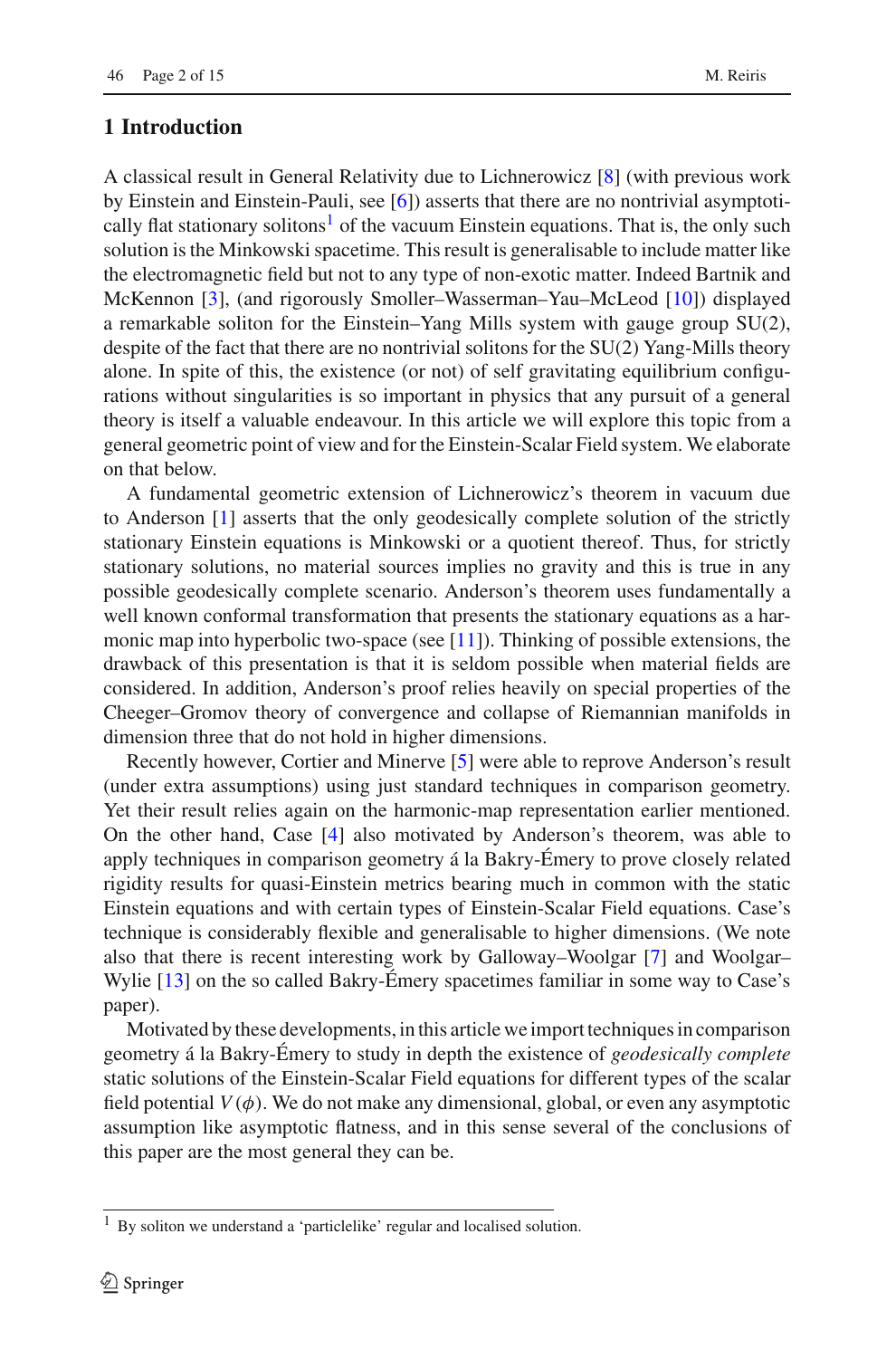As a main application, with a marked physical interest, we discuss thoroughly the ubiquitous Klein–Gordon field in the presence or not of a cosmological constant. Let us describe the conclusions in full detail. For the setup we refer the reader to the next section. We divide the discussion according to the type of potential  $V(\phi)$ . When  $V(\phi)$ is just the standard Klein–Gordon potential, i.e.  $V(\phi) = m^2 |\phi|^2$ , it is proved that geodesically complete solutions have Ricci-flat spatial metric, have constant lapse *N*, and are vacuum, that is  $\phi = \phi_0$  with  $\phi_0 = 0$  if  $m \neq 0$ , (Theorem [4.1\)](#page-6-0). Therefore, if the spatial dimension is three, the only such solutions are either Minkowski or a quotient thereof. When  $V(\phi) = m^2 |\phi|^2 + 2\Lambda$ , that is, including a vacuum energy or a cosmological constant, we prove that no geodesically complete solution exists when  $\Lambda > 0$ , whereas when  $\Lambda < 0$  it is proved that no non-vacuum geodesically complete solution exists unless  $m^2 < -2\Lambda/(n-1)$  and unless the manifold is noncompact, (Theorems [4.2](#page-8-0) and [4.3\)](#page-8-1). Moreover, in this case, we provide the pointwise estimate  $|\nabla \phi|^2 + m^2 |\phi|^2 \leq -68\Lambda$  for the energy density (Theorem [4.3\)](#page-8-1), the pointwise estimate  $|\nabla N|/N \leq 64\sqrt{-\Lambda}$  for the gradient of the lapse (Theorem [4.4\)](#page-10-0), and, when the spatial dimension is three, we prove a general pointwise bound on the curvature in terms of  $|\Lambda|$  (Theorem [4.5\)](#page-11-0). In this last case, vacuum solutions (i.e.  $\phi = 0$ ) other than AdS were shown to exist by Anderson in [\[2](#page-14-10)] though it is not know if non-vacuum solutions exist. The pointwise estimates that we obtain seem to be new even in the vacuum case. These estimates could be useful in theories that study spaces asymptotic to AdS, with or without a scalar field.

In Sect. [4.3,](#page-13-0) we briefly enumerate a series of conclusions (mostly no-go theorems) that can be made for certain examples of the Einstein-Real Scalar Field system, such as those using the sine-Gordon or Higgs potentials. The author expects similar applications to other potentials.

To simplify the whole presentation we opted to base our results on Lemma [3.2](#page-5-0) which we adapted from [\[4](#page-14-7)]. All the main results follow from it. It must be said that most of this article (as well as of [\[4](#page-14-7)]) rests on the powerful framework of comparison geometry á la Bakry-Émery as developed for instance in  $[12]$ . We won't be elaborating on this theory, rather we refer the reader to [\[12\]](#page-14-11) for a comprehensive account. The following notation, that we will use below, is taken from [\[12](#page-14-11)],

$$
Ric_f^1 := Ric + \nabla \nabla f - \nabla f \nabla f,\tag{1.1}
$$

$$
\Delta_f \psi = \Delta \psi - \langle \nabla f, \nabla \psi \rangle \tag{1.2}
$$

We elaborate now on the method of proof. The applications, which are elaborated in Sect. [4,](#page-6-1) are deduced from Lemma [3.2](#page-5-0) in conjunction with a simple observation that is worth to mention here. The key observation is that, using the static equations and the Bochner type Eq. [\(4.1\)](#page-7-0), one can obtain expressions for the  $f$ -Laplacian  $\Delta_f$ , (with  $f = -\ln N$ , of  $\psi = |\nabla \phi|^2$  and of  $\psi = |\nabla \ln N|^2$  of the form

<span id="page-2-0"></span>
$$
\Delta_f \psi \ge b\psi + c\psi^2,\tag{1.3}
$$

with  $b \leq 0$  and  $c > 0$ . The Lemma [3.2](#page-5-0) is then used to provide fundamental pointwise estimates for a  $\psi$  satisfying [\(1.3\)](#page-2-0) whenever the *f*-Ricci tensor  $Ric_f^1$  is bounded below. As it happens that in the main applications  $Ric<sub>f</sub>$  is bounded below, this provides the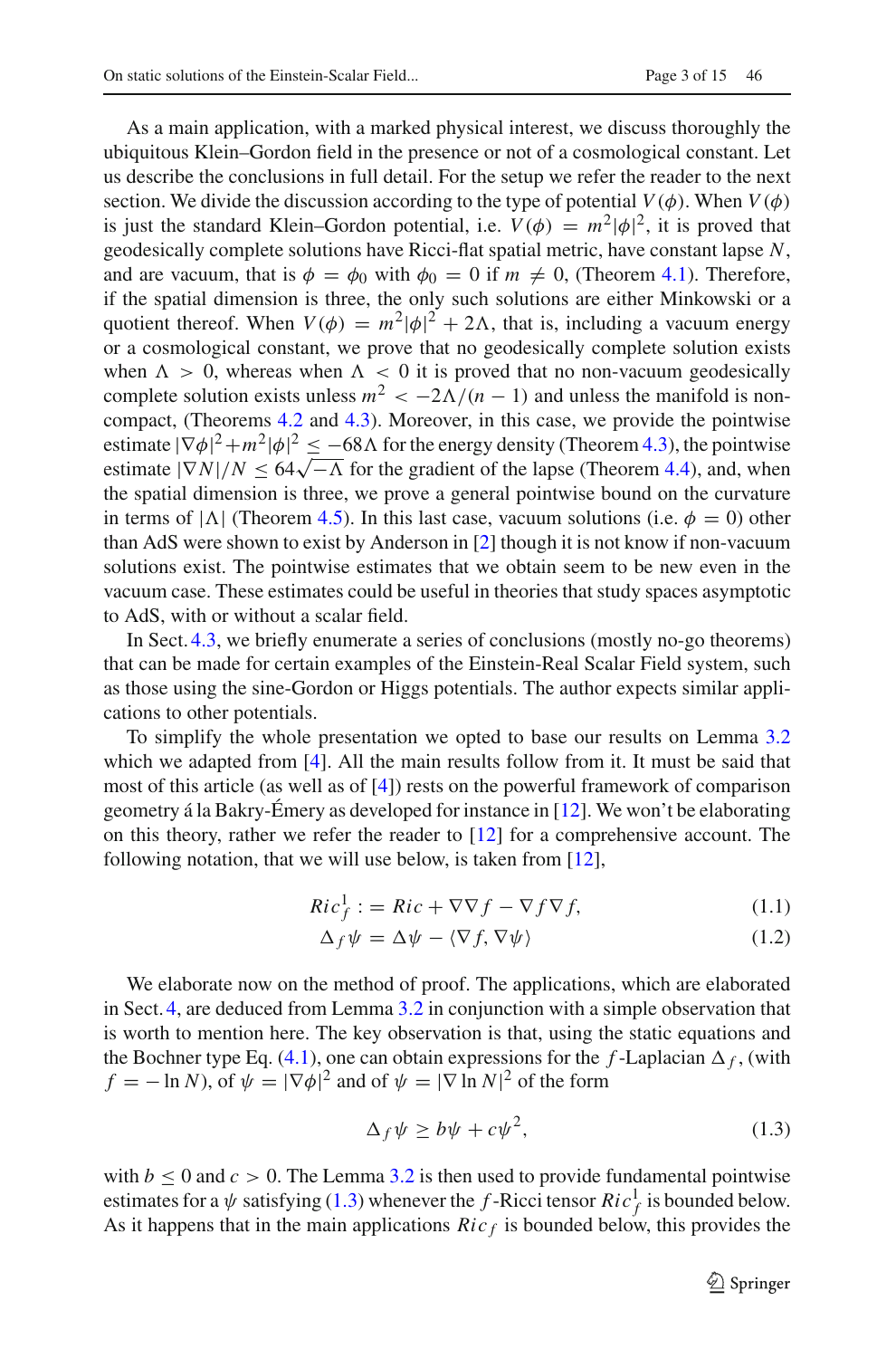fundamental gradient estimates for  $\phi$  and ln *N* from which all the conclusions of this paper follow.

The organisation of the article is as follows. In Sect. [2](#page-3-0) we recall the main static equations of the Einstein-Scalar Field system, together with the notation and the ter-minology. Section [2.1](#page-4-0) explains the type of manifolds used during the paper. Section [3](#page-4-1) is the technical section where the main Lemma [3.2](#page-5-0) is stated and proved. The applications are discussed in Sect. [4](#page-6-1) which is divided in three subsections: Sect. [4.1](#page-6-2) discusses the Klein–Gordon case, Subsection [4.2](#page-7-1) discusses the Klein–Gordon case in the presence of a cosmological constant and Sect. [4.3](#page-13-0) elaborates on applications to real-Scalar Fields.

#### <span id="page-3-0"></span>**2 The static equations**

We give below the static equations of the Einstein-Complex Scalar Field system in spacetime-dimension  $n + 1$ ,  $(n \ge 2)$ . We use the following notation: (1)  $\phi$  is the complex scalar field and  $\phi$  the complex conjugate (2)  $\phi_R$  is the real part of  $\phi$  and  $\phi_I$ the imaginary part (3)  $|\phi|$  is the norm of  $\phi$  and  $|\nabla \phi|$  is the norm of  $\nabla \phi$  (i.e.  $|\nabla \phi|^2$  =  $\langle \nabla \phi, \nabla \bar{\phi} \rangle$ ). The potentials that we will consider are of the form  $V(\phi_R, \phi_I)$ . We will use the shorthand *V*( $\phi$ ). The spacetime metric is assumed to split as  $\mathbf{g} = -N^2 dt^2 + g$ , and the metric *g*, as well as the lapse  $N > 0$ , live in a *n*-dimensional manifold  $\Sigma$ . The relevant data is thus  $(\Sigma; N, g; \phi)$ .

The static Einstein-(Complex) Scalar Field equations are,

$$
Ric + \nabla \nabla f - \nabla f \nabla f = \nabla \phi \circ \nabla \bar{\phi} + \frac{V(\phi)}{n-1}g,\tag{2.1}
$$

$$
\Delta f - \langle \nabla f, \nabla f \rangle = \frac{V(\phi)}{n-1},\tag{2.2}
$$

$$
\Delta \phi - \langle \nabla f, \nabla \phi \rangle = \frac{\partial V(\phi)}{2},\tag{2.3}
$$

where  $f = -\ln N$ ,  $\nabla \phi \circ \nabla \bar{\phi} = (\nabla \phi \nabla \bar{\phi} + \nabla \bar{\phi} \nabla \phi)/2 = \nabla \phi_R \nabla \phi_R + \nabla \phi_I \nabla \phi_I$ , and ∂*V* is

<span id="page-3-4"></span><span id="page-3-2"></span><span id="page-3-1"></span>
$$
\partial V = \frac{\partial V}{\partial \phi_R} + i \frac{\partial V}{\partial \phi_I} \tag{2.4}
$$

These equations imply, in turn, the following expression for the scalar curvature *R* (or energy density),

$$
R = |\nabla \phi|^2 + V(\phi). \tag{2.5}
$$

The system  $(2.1)$ – $(2.2)$  arises as the *static* Euler–Langrange equations of the  $n + 1$ dimensional (spacetime) action<sup>2</sup>

$$
S(\mathbf{g}, \phi) = \int \left[ R_{\mathbf{g}} - \nabla_{\mu} \phi \nabla^{\mu} \bar{\phi} - V(\phi) \right] d\mathbf{v}_{\mathbf{g}} \tag{2.6}
$$

<span id="page-3-3"></span><sup>&</sup>lt;sup>2</sup> Inserting positive constants in front of *R*, or  $\nabla_{\mu}\phi\nabla^{\mu}\phi$  does not change the analysis of this article.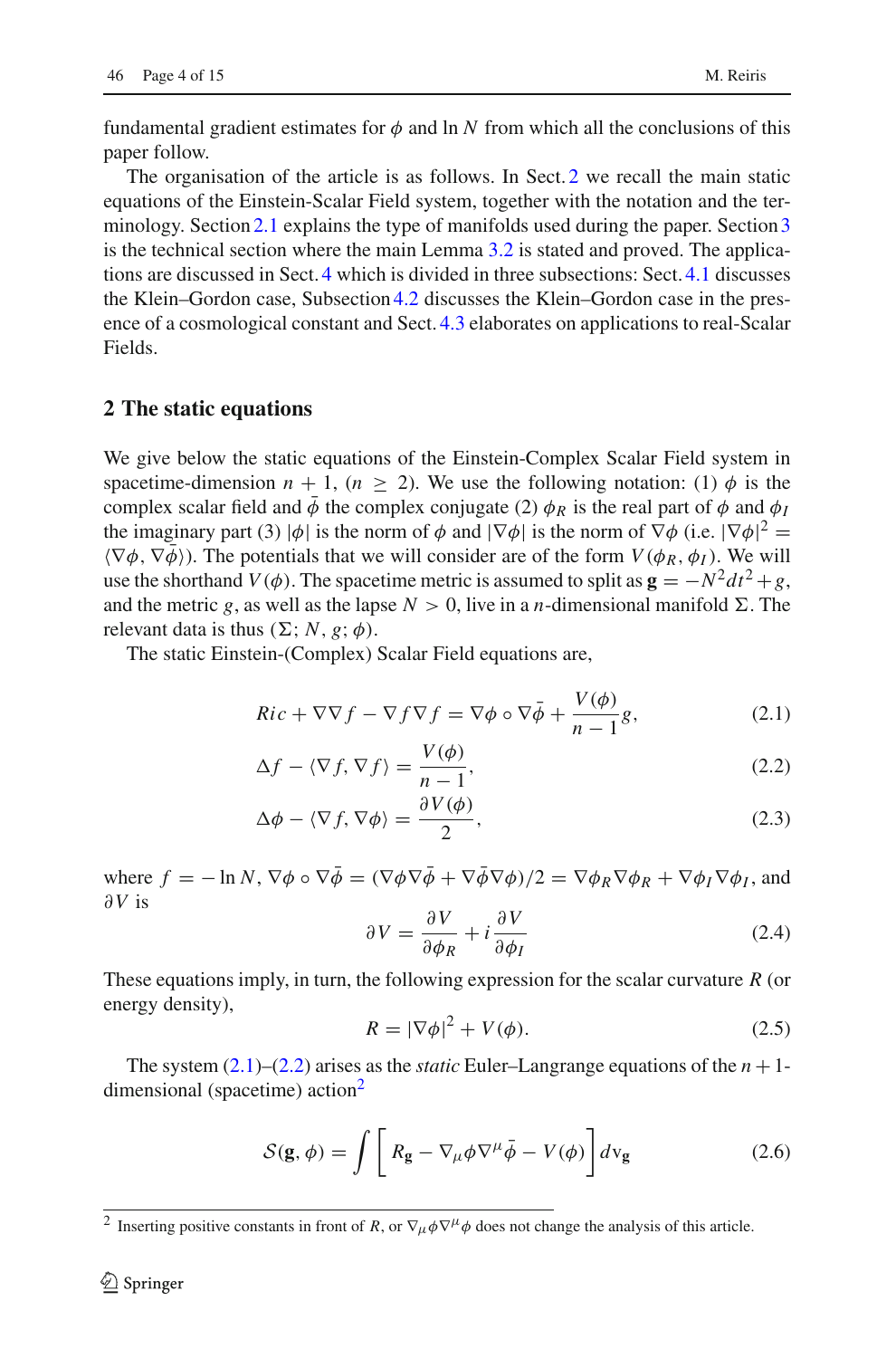or, also, as the Euler–Lagrange equations of the *n*-dimensional (spatial) action

$$
S(f, g, \phi) = \int \left[ R - |\nabla \phi|^2 - V(\phi) \right] e^{-f} dv \qquad (2.7)
$$

#### <span id="page-4-0"></span>**2.1 Manifolds**

Without any explicit specification, a '*manifold*  $\Sigma$ ' is allowed to have boundary or to be boundaryless, and to be compact or non-compact. Whatever the case,  $(\Sigma; g)$  is assumed metrically complete with respect to the standard metric

$$
d(p,q) = \inf \{ L(\gamma_{pq}) : \gamma_{pq} \in C_{pq} \}
$$
 (2.8)

where  $\mathcal{C}_{pa}$  is the set of smooth curves joining p to q. Hence, if  $\Sigma$  is boundaryless then  $(\Sigma; g)$  is *geodesically complete* by Hopf-Rinow. On the other hand if  $\Sigma$  has boundary then  $(\Sigma; g)$  is *geodesically incomplete* as geodesics can terminate at the boundary. Henceforth, when we say  $(\Sigma; g)$  *is geodesically complete*', we are saying implicitly that  $\Sigma$  is boundaryless, no matter if  $\Sigma$  is compact or not.

These conventions have to be kept in mind to prevent confusion. For example, the de-Sitter metric

$$
g = \left(\frac{1}{1 - \Lambda r^2/3}\right) dr^2 + r^2 d\Omega_{n-2}^2, \ N = \sqrt{1 - \frac{\Lambda r^2}{3}} \tag{2.9}
$$

is a solution of the static Einstein equations with a positive cosmological constant, although we will show later that there is no such solution which is geodesically complete. The point here is that the de-Sitter solution is defined on a manifold with boundary (the cosmological horizon), hence geodesically incomplete.

As was detailed earlier, several of the main conclusions of this article are about *geodesically complete static spacetimes*. Namely, geodesics of any spacetime character have infinite parametric time. If, as we are assuming, such spacetime splits as  $\mathbb{R} \times \Sigma$ with  $\mathbf{g} = -N^2 dt^2 + g$  then the slice ( $\Sigma$ ; *g*) is also geodesically complete because  $\Sigma$ is totally geodesic inside **M**. Hence we do not loose generality, (rather we gain), if the statements later refer only to the geodesic completeness of the  $(\Sigma; g)$ . This is more convenient as the techniques that we use for the different proofs deal only with  $(\Sigma; g)$ and not with  $(M; g)$ .

A non-existence result of geodesically complete solutions is important because it says that any inextensible solution (necessarily geodesically incomplete) has always, roughly speaking, either a horizon or a singularity.

## <span id="page-4-1"></span>**3 The technical lemmas**

In this section we state and prove Lemma [3.2](#page-5-0) which is the main technical lemma to be used in applications. We start recalling (without proof) Theorem A.1 from [\[12](#page-14-11)].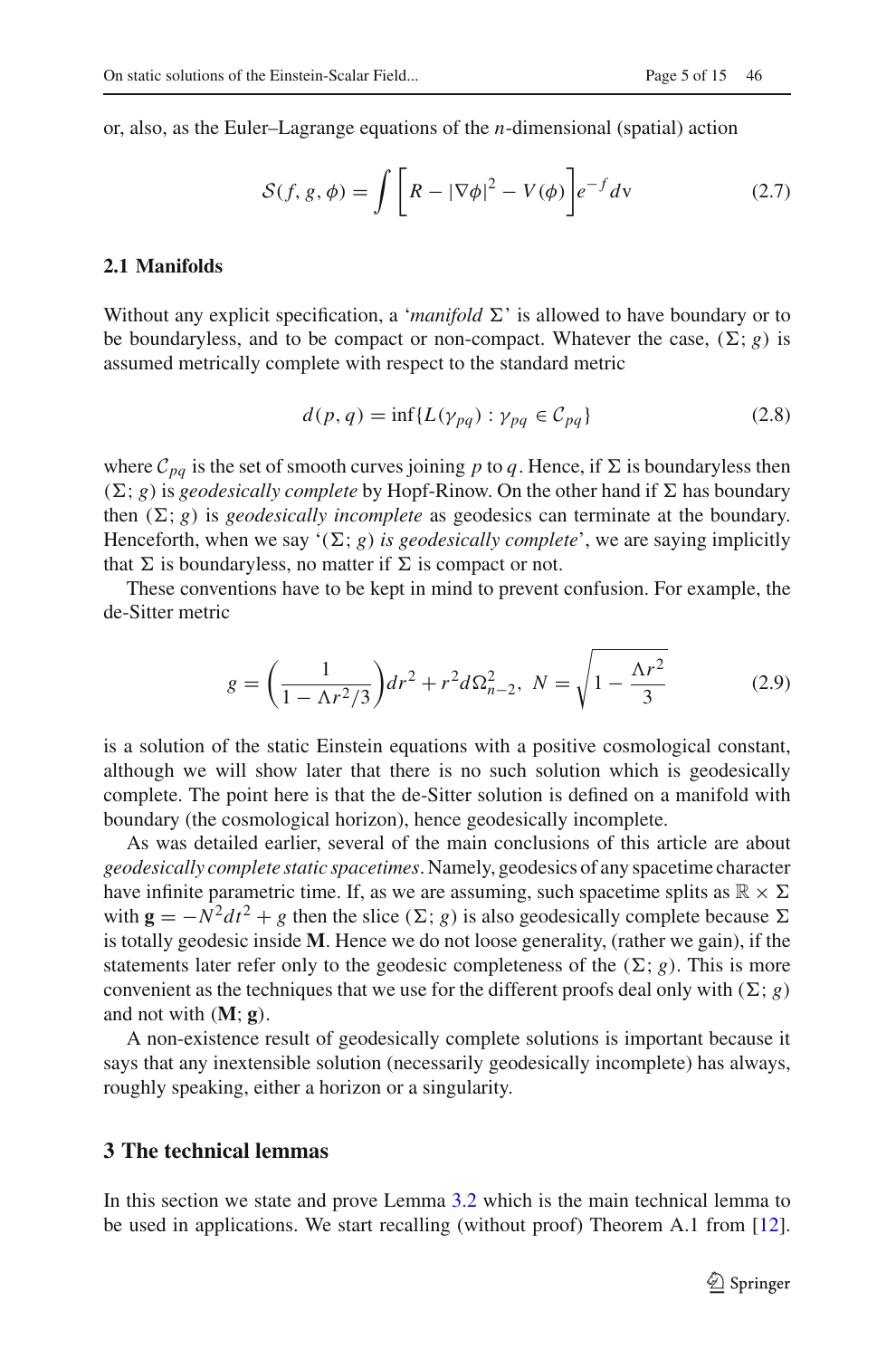To get exactly the expression [\(3.4\)](#page-5-1) from the statement of Theorem A.1 simple replace  $m_H^{n+1}$  for its equivalent in Eq. [\(3.8\)](#page-6-3) of [\[12\]](#page-14-11). Lemma [3.2](#page-5-0) is discussed afterwards.

In this Theorem and also below  $d_p$  is equal to either

<span id="page-5-4"></span>
$$
d_p = d(p, \partial \Sigma),\tag{3.1}
$$

if  $\partial \Sigma \neq \emptyset$  or

$$
d_p = \sup\{d(p, x) : x \in \Sigma\}
$$
\n(3.2)

if  $\partial \Sigma = \emptyset$ . In particular if  $\Sigma$  is non-compact and boundaryless then  $d_p = \infty$ ,<sup>[3](#page-5-2)</sup>

**Theorem 3.1** ([\[12\]](#page-14-11)) *Let*  $(\Sigma; g)$  *be an n-dimensional Riemannian manifold. Suppose that*

$$
Ric + \nabla \nabla f - \nabla f \nabla f \ge (nH)g \tag{3.3}
$$

*for some function f and real number H. Let p be a point in*  $\Sigma \setminus \partial \Sigma$  *and let r be the distance function to p, i.e.*  $r(x) = d(x, p)$ *. Then, at any x such that*  $r(x) < d_p$  *we have*

<span id="page-5-1"></span>
$$
\Delta_f r \le \begin{cases} \frac{n\sqrt{H}}{\tan(\sqrt{H}r)} & \text{if } H > 0, \\ \frac{n}{r} & \text{if } H = 0, \\ \frac{n\sqrt{|H|}}{\tanh(\sqrt{|H|}r)} & \text{if } H < 0. \end{cases}
$$
(3.4)

*in the barrier sense.*[4](#page-5-3)

Of course we could have  $\partial \Sigma = \emptyset$  in which case  $\Sigma \setminus \partial \Sigma = \Sigma$ . As seen in [\[12\]](#page-14-11), this Theorem implies the following generalised Myers's estimate: if  $H > 0$ , then for any point *p* we have  $d_p \leq \pi/\sqrt{H}$ . In particular if  $\Sigma$  is non-compact then  $\partial \Sigma \neq \emptyset$ . We will use this property later.

The following is the main technical Lemma to be used and that is adapted from an estimate due to Case [\[4\]](#page-14-7).

**Lemma 3.2** *Let*  $(\Sigma; g)$ *, f, H and p be as in Theorem [3.1.](#page-5-4) Let*  $\psi$  *be a real non-negative function such that*

<span id="page-5-5"></span><span id="page-5-0"></span>
$$
\Delta_f \psi \ge b\psi + c\psi^2,\tag{3.5}
$$

*with*  $b \leq 0$  *and*  $c > 0$ *. Then,* 

<span id="page-5-6"></span>
$$
\psi(p) \le \begin{cases} \frac{1}{c} \left[ \frac{4n+24}{d_p^2} - b \right] & \text{if } H \ge 0, \\ \frac{1}{c} \left[ \frac{4n\sqrt{|H|}}{d_p \tanh(\sqrt{|H|} d_p)} + \frac{24}{d_p^2} - b \right] & \text{if } H < 0 \end{cases} \tag{3.6}
$$

<span id="page-5-2"></span><sup>&</sup>lt;sup>3</sup> A technical remark is here necessary. For  $p \in \Sigma \setminus \partial \Sigma$  and  $r_p < d_p$  the metric ball  $B(p, r_p) := \{q \in \Sigma :$  $d(p, q) < r$ } has the following property: for every *q* in  $B(p, r_p)$ , there is at least a length minimising segment joining *p* to *q* and entirely inside  $B(p, r_p)$ . Thus, inside  $B(p, r_p)$ , the distance function  $r(q) = d(p, q)$ can be used as any geodesic distance function. These properties may not hold if  $r_p > d_p$  and this explain why we need the condition  $r_p < d_p$  in Theorem [3.1.](#page-5-4)

<span id="page-5-3"></span><sup>4</sup> This is an important property as it allows us to make analysis as if *r* were a smooth function. The reader can consult this notion in [\[9\]](#page-14-12).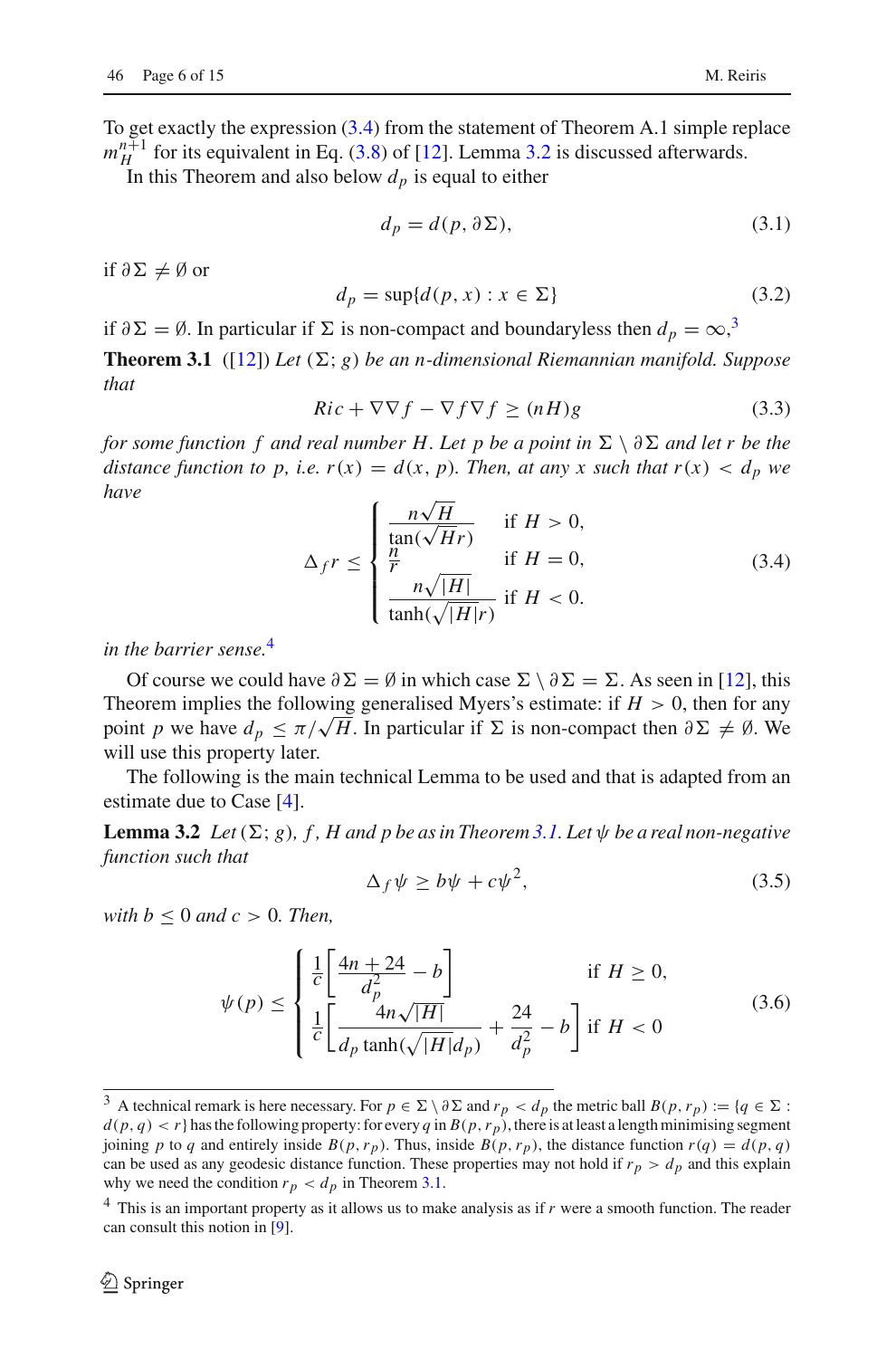*Proof* For any function *χ* the following general formula holds

$$
\Delta_f(\chi\psi) = \psi \Delta_f \chi + 2\langle \nabla \chi, \nabla \psi \rangle + \chi \Delta_f \psi \tag{3.7}
$$

Thus, if  $\chi \geq 0$  and if  $\chi \psi$  has a local maximum at q, then we have

$$
0 \ge \left[ \Delta_f(\chi \psi) \right] \Big|_q \tag{3.8}
$$

<span id="page-6-3"></span>
$$
\geq \left[ \psi \Delta_f \chi - 2 \frac{|\nabla \chi|^2}{\chi} \psi + b \chi \psi + c \chi \psi^2 \right] \Big|_q \tag{3.9}
$$

where to obtain the second inequality we used  $(3.5)$ . To simplify notation let  $r =$  $r(x) = d(x, p)$ . Let  $r_p$  be a positive number less than  $d_p$ . On the ball  $B(p, r_p)$  let the function  $\chi(x)$  be  $\chi(x) = (r_p^2 - r^2(x))^2$ . Let *q* be a point in the closure of *B*(*p*, *r<sub>p</sub>*) where the maximum of  $\chi \psi$  is achieved. As  $(\chi \psi)(q) \ge (\chi \psi)(p) = r_p^4 \psi(p)$  we deduce that if  $\psi(q) = 0$  then  $\psi(p) = 0$ . In this case [\(3.6\)](#page-5-6) follows. So let us assume that  $\psi(q) > 0$  and hence that  $q \in B(p, r_p)$ . By [\(3.8\)](#page-6-3) we have

$$
cr_p^4\psi(p) \le c(\chi\psi)(q) \le \left[2\frac{|\nabla\chi|^2}{\chi} - \Delta_f\chi - b\chi\right]\bigg|_q \tag{3.10}
$$

$$
\leq \left[4(r_p^2 - r^2)r\Delta_f r + 4r_p^2 + 20r^2 - br_p^4\right]\bigg|_q\tag{3.11}
$$

But if  $Ric_f^{\alpha} \ge nHg$  then  $\Delta_f r$  can be estimated from [\(3.4\)](#page-5-1). Use this estimation in [\(3.11\)](#page-6-4), divide by  $cr_p^4$ , and take the limit  $r_p \rightarrow d_p$  to obtain [\(3.6\)](#page-5-6) by simple bounds. ⊓0

<span id="page-6-5"></span>**Corollary 3.3** Assume the hypothesis of Lemma [3.2](#page-5-0) and that  $(\Sigma; g)$  is non-compact *and geodesically complete. Then,*

<span id="page-6-4"></span><span id="page-6-0"></span>
$$
\psi(p) \le -\frac{b}{c} \tag{3.12}
$$

*at any*  $p \in \Sigma$ , regardless of the sign of H.

*Proof* If ( $\Sigma$ ; *g*) is non-compact and geodesically complete then  $d_p = \infty$  and the result follows from [\(3.6\)](#page-5-6). □

# <span id="page-6-1"></span>**4 Applications**

## <span id="page-6-2"></span>**4.1 Klein–Gordon**

In this section we study the Klein–Gordon potential  $V(|\phi|) = m^2 |\phi|^2$ . The mass is allowed to be zero in which case  $V = 0$ . The theorem that follows is perhaps the simplest application of the estimates of the previous section.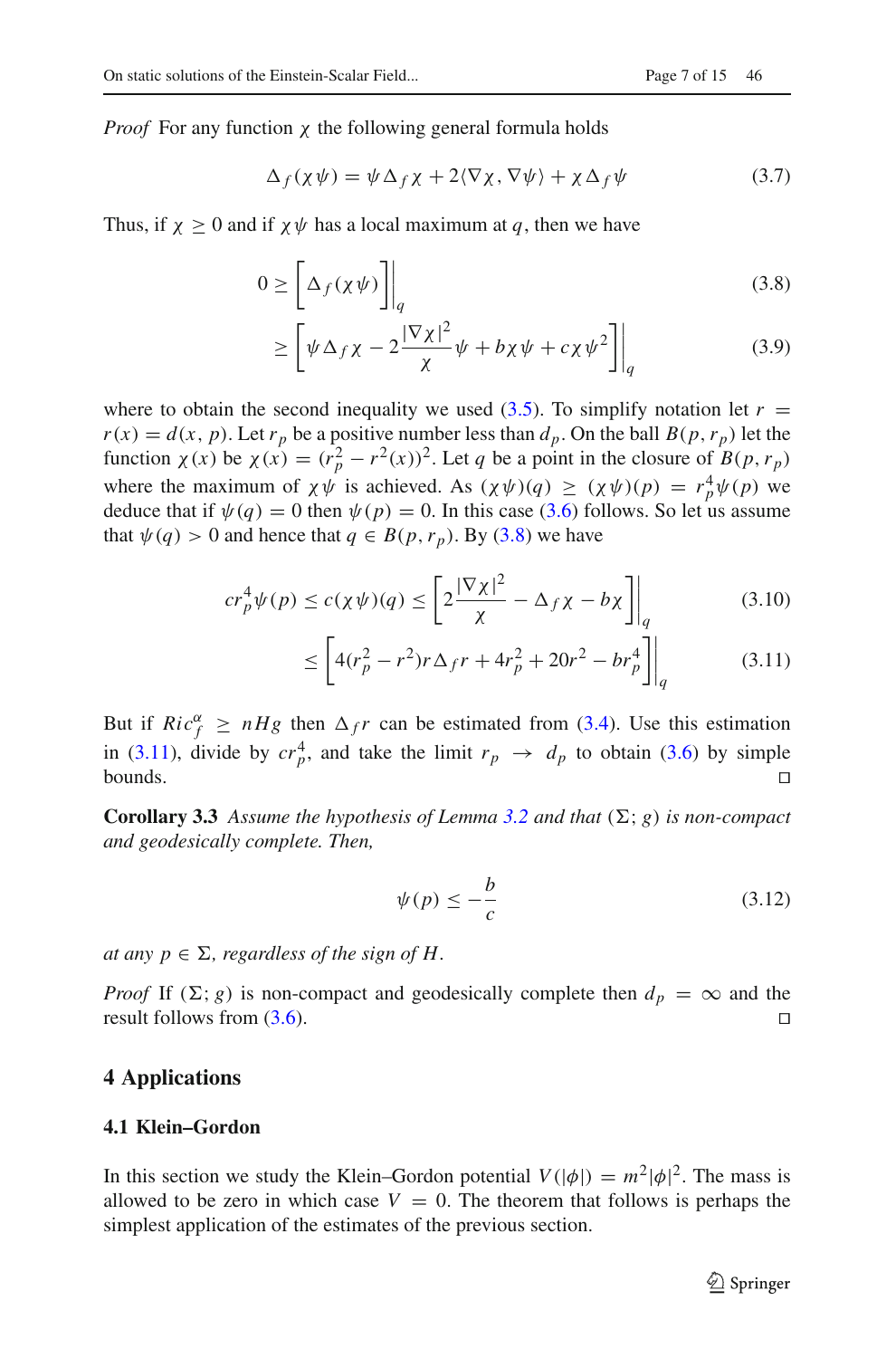**Theorem 4.1** Let  $(\Sigma; N, g; \phi)$  be a geodesically complete solution of the n*dimensional static Einstein–Klein Gordon equations. Then,*  $Ric = 0$ *,*  $N = N_0$  *(const.) and*  $\phi = \phi_0$  *(const.), with*  $\phi_0 = 0$  *if m*  $\neq$  0*. In particular if n* = 3 *then* ( $\Sigma$ ; *g*) *is covered by the Euclidean three-space.*

The main Bochner type formula that we are going to use is

$$
\frac{1}{2}\Delta_f|\nabla\xi|^2 = |\nabla\nabla\xi|^2 + \langle\nabla\xi, \nabla(\Delta_f\xi)\rangle
$$
\n(4.1)

<span id="page-7-0"></span>
$$
+ Ric_f^1(\nabla \xi, \nabla \xi) + |\langle \nabla \xi, \nabla f \rangle|^2 \tag{4.2}
$$

which is valid for any real function  $\xi$ , [\[12](#page-14-11)].

*Proof* During the proof we make  $f = -\ln N$ . To start note that if  $\Sigma$  is compact and  $m \neq 0$  then  $\phi = 0$  by integrating [\(2.2\)](#page-3-2) against  $N = e^{-f}$ . But if  $\phi = 0$  then *f* is constant by integrating [\(2.2\)](#page-3-2) against  $N^2 = e^{-2f}$ . Thus  $Ric = 0$  by (2.2) as claimed. Identical conclusion is reached if *m* = 0 by integrating [\(2.2\)](#page-3-2) against  $N^2 = e^{-2f}$  and  $(2.3)$  against  $\phi$ .

Assume then from now on that  $\Sigma$  is non-compact. Recall that we use the notation  $\phi = \phi_R + i \phi_I$ . From [\(2.3\)](#page-3-4) we obtain

$$
\Delta_f \chi = m^2 \chi \tag{4.3}
$$

for  $\chi$  equal to either  $\phi_R$  or  $\phi_I$ . Use then these two equations to evaluate [\(4.1\)](#page-7-0) with  $\xi = \phi_R$  and with  $\chi = \phi_I$ . Add up the results and get (after discarding a few positive terms)

$$
\frac{1}{2}\Delta_f(|\nabla\phi_R|^2+|\nabla\phi_I|^2)\geq|\nabla\phi_R|^4+|\nabla\phi_I|^4\tag{4.4}
$$

Use now  $|\nabla \phi|^2 = |\nabla \phi_R|^2 + |\nabla \phi_I|^2$  and the inequality  $(x^4 + y^4) \ge (x^2 + y^2)^2/2$  to arrive at

$$
\Delta_f |\nabla \phi|^2 \ge |\nabla \phi|^4 \tag{4.5}
$$

It follows then from Corollary [3.3](#page-6-5) that  $\nabla \phi = 0$ . Hence  $\phi = \phi_0$ , and  $\phi_0 = 0$  if  $m \neq 0$ from [\(2.3\)](#page-3-4).

We prove now that the lapse must be constant. From what was proved before we have  $Ric_f^1 = 0$  and  $\Delta_f f = 0$ . Use then [\(4.1\)](#page-7-0) with  $\xi = f$  to get

$$
\frac{1}{2}\Delta_f|\nabla f|^2 \ge |\nabla f|^4\tag{4.6}
$$

Thus,  $\nabla f = 0$  from Corollary [3.3](#page-6-5) and hence  $N = N_0$ . If  $f = f_0$  then  $Ric = 0$  from  $Ric_f^1 = 0$ .

## <span id="page-7-1"></span>**4.2 A-Klein–Gordon**

In this section we investigate geodesically complete solutions of the static Einstein-Scalar Field equations with potentials of the form  $V(\phi) = m^2 |\phi|^2 + 2\Lambda$ .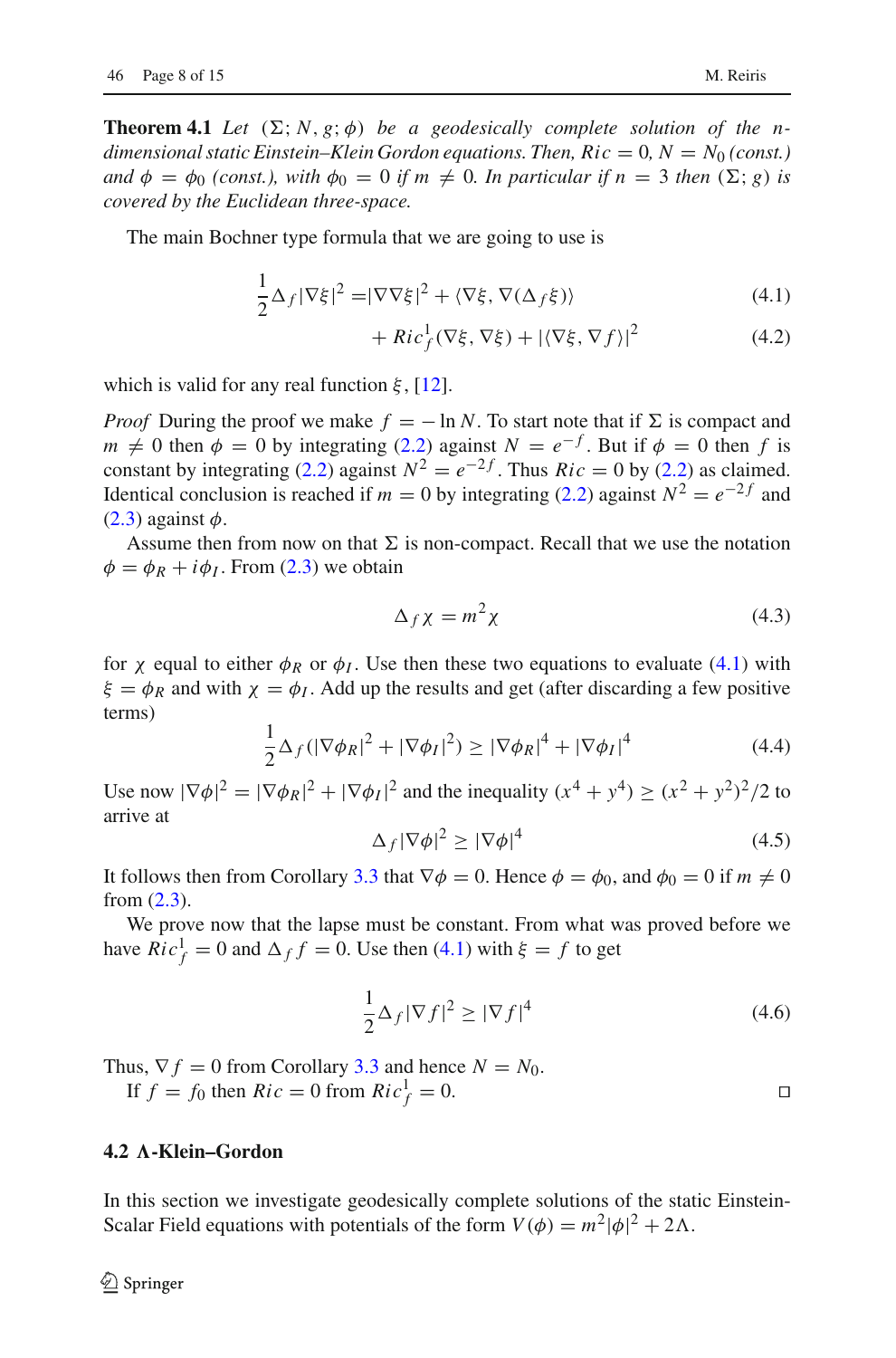The case  $\Lambda = 0$  was the one considered in the previous section, therefore we consider below only the cases  $\Lambda > 0$  and  $\Lambda < 0$ .

 $\Lambda > 0$ : In this case it is easy to see that there are no geodesically complete solutions at all. Indeed, if  $\Sigma$  is compact a contradiction is obtained by integrating [\(2.2\)](#page-3-2) against  $N = e^{-f}$ . On the other hand if  $\Sigma$  is non-compact, then  $\Sigma$  must have boundary because  $Ric_f^1 \geq (2\Lambda/(n-1))g$ , as we already commented after the statement of Theorem [3.1.](#page-5-4) This thus contradicts the assumption that  $(\Sigma; g)$  is geodesically complete.

 $\Lambda < 0$ : As pointed out in the introduction, there are geodesically complete solutions in this case, therefore the best one can do is to understand the local and global geometry. Our first results shows that geodesically complete solutions with  $\Sigma$  compact do not exist. Our second result uses this information to provide complete estimates on the scalar field  $\phi$ .

<span id="page-8-0"></span>**Theorem 4.2** *Let*  $(\Sigma; N, g; \phi)$  *be a geodesically complete solution of the static Einstein-Scalar Field equations with potential*  $V(\phi) = m^2 |\phi|^2 + 2\Lambda$ *, where*  $\Lambda < 0$ *. Then*  $\Sigma$  *is non-compact.* 

*Proof* During the proof we use  $f = -\ln N$ . Assume that  $\Sigma$  is compact. Then observe that as  $(2.3)$  is equivalent to

$$
div(N\nabla\phi) = m^2 N\phi
$$
 (4.7)

we can multiply this equation by  $\bar{\phi}$  and can integrate over  $\Sigma$  to obtain

$$
0 = \int_{\Sigma} N(|\nabla \phi|^2 + m^2 |\phi|^2) \, dv \tag{4.8}
$$

This implies  $\phi = \phi_0$  with  $\phi_0 = 0$  if  $m \neq 0$ . Using this information then note that [\(2.2\)](#page-3-2) is equivalent to  $\Delta N = (-2\Delta/(n-1))N$ . Integrating this over  $\Sigma$  we deduce  $\Lambda = 0$ , and thus a contradiction. and thus a contradiction.

<span id="page-8-1"></span>**Theorem 4.3** *Let*  $(\Sigma; g, N; \phi)$  *be a geodesically complete solution of the static Einstein-Scalar Field equations with potential*  $V(\phi) = m^2 |\phi|^2 + 2\Lambda$ *, where*  $\Lambda < 0$ *. Then the following holds:*

(i) *if*  $m^2 \ge -2\Lambda/(n-1)$  *then*  $\phi$  *is identically zero, and,* (ii) *if*  $m^2 < -2\Lambda/(n-1)$  *then,* 

<span id="page-8-2"></span>
$$
|\nabla \phi|^2 \le \frac{-4\Lambda}{(n-1)}, \qquad m^2 |\phi|^2 \le -64\Lambda. \tag{4.9}
$$

*In particular*  $R = |\nabla \phi|^2 + m^2 |\phi|^2 + 2\Lambda \leq -66\Lambda$ , by a coarse estimation.

*Proof* During the proof we use  $f = -\ln N$ . Use [\(4.1\)](#page-7-0) with  $\xi = \phi_R$  and with  $\chi = \phi_I$ and add up the results to obtain (after discarding a few positive terms)

$$
\Delta |\nabla \phi|^2 \ge 2(m^2 + \frac{2\Lambda}{n-1})|\nabla \phi|^2 + |\nabla \phi|^4 \tag{4.10}
$$

Hence, if  $m^2 \ge -2\Lambda/(n-1)$  then  $\phi$  is constant by Corollary [3.3.](#page-6-5) But if  $\phi$  is constant and  $m^2 > 0$  then  $\phi$  must be indeed zero by equation [\(2.3\)](#page-3-4).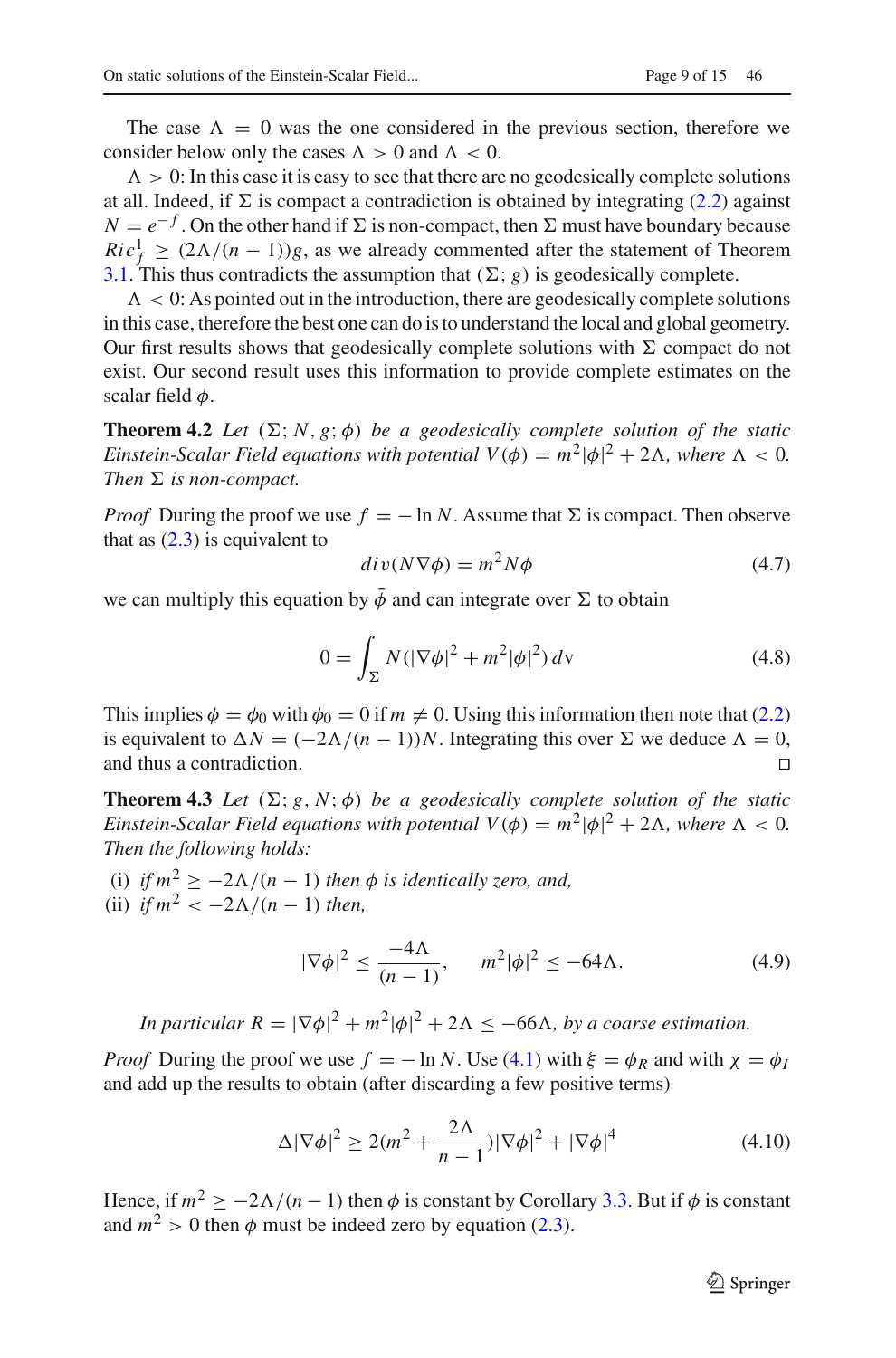Let us assume then that  $m^2 < -2\Lambda/(n-1)$ . By Corollary [3.3](#page-6-5) we have

$$
|\nabla \phi|^2 \le -2(\frac{2\Lambda}{(n-1)} + m^2) \le \frac{-4\Lambda}{(n-1)}
$$
\n(4.11)

which shows the first estimate of  $(4.9)$ . Using this estimate together with  $m^2$  <  $-2\Lambda/(n-1)$  we deduce

$$
m|\nabla\phi| \le \frac{-\sqrt{8}\Lambda}{(n-1)}
$$
\n(4.12)

The convenience of this estimate is the following. If two points  $p_0$  and  $p$  are separated by a distance *L* then

$$
m|\phi(p_0)| - m|\phi(p)| \le |m\phi(p_0) - m\phi(p)| \tag{4.13}
$$

<span id="page-9-0"></span>
$$
= \left| \int_{\gamma} m \nabla_{\gamma'} \phi \, ds \right| \tag{4.14}
$$

$$
\leq \frac{-\sqrt{8}\Lambda L}{(n-1)}\tag{4.15}
$$

where  $\gamma(s)$  is a length minimising geodesic segment joining  $p_0$  to p. Hence, if at a point  $p_0$  we have

<span id="page-9-2"></span>
$$
m|\phi(p_0)| \ge 8\sqrt{-\Lambda} \tag{4.16}
$$

then

<span id="page-9-1"></span>
$$
m|\phi(p)| \ge 5\sqrt{-\Lambda} \tag{4.17}
$$

at every point *p* of the ball  $B(p_0, (n-1)/\sqrt{-\Lambda})$  because, using [\(4.13\)](#page-9-0), we would have  $m|\phi(p)| \ge \frac{8\sqrt{-\Lambda}}{2} - 2\sqrt{2}\sqrt{-\Lambda} \ge 5\sqrt{-\Lambda}$ . Assume then that [\(4.17\)](#page-9-1) holds on  $B(p_0, (n-1)/\sqrt{-\Lambda})$ . Using [\(4.17\)](#page-9-1) and [\(2.1\)](#page-3-1) we deduce that all over that ball we must have,

$$
Ric_f^1 \ge \left(\frac{-23\Lambda}{n-1}\right)g =: (nH)g\tag{4.18}
$$

where the right hand side is the definition of *H*. Now, by Theorem [4.2,](#page-8-0)  $\Sigma$  is noncompact. This implies that there are points in the closure of the ball  $B(p_0, (n -$ 1)/ $\sqrt{-\Lambda}$ ) at a distance exactly of  $(n - 1)/\sqrt{-\Lambda}$  from *p*<sub>0</sub>. But as explained earlier (see discussion afer Theorem [3.1\)](#page-5-4) the radius of the ball, namely  $(n-1)/\sqrt{-\Lambda}$ , should be less or equal than  $\pi/\sqrt{H}$ , in other words we should have,

$$
\frac{n-1}{\sqrt{-\Lambda}} \le \frac{\pi \sqrt{n(n-1)}}{\sqrt{23}\sqrt{-\Lambda}}\tag{4.19}
$$

This equation doesn't hold for any  $n \geq 2$ . Thus, no matter the point  $p_0$ , [\(4.16\)](#page-9-2) and hence [\(4.17\)](#page-9-1), cannot hold. Therefore we have

$$
m^2|\phi|^2 \le -64\Lambda\tag{4.20}
$$

which is the second estimate of  $(4.9)$ . □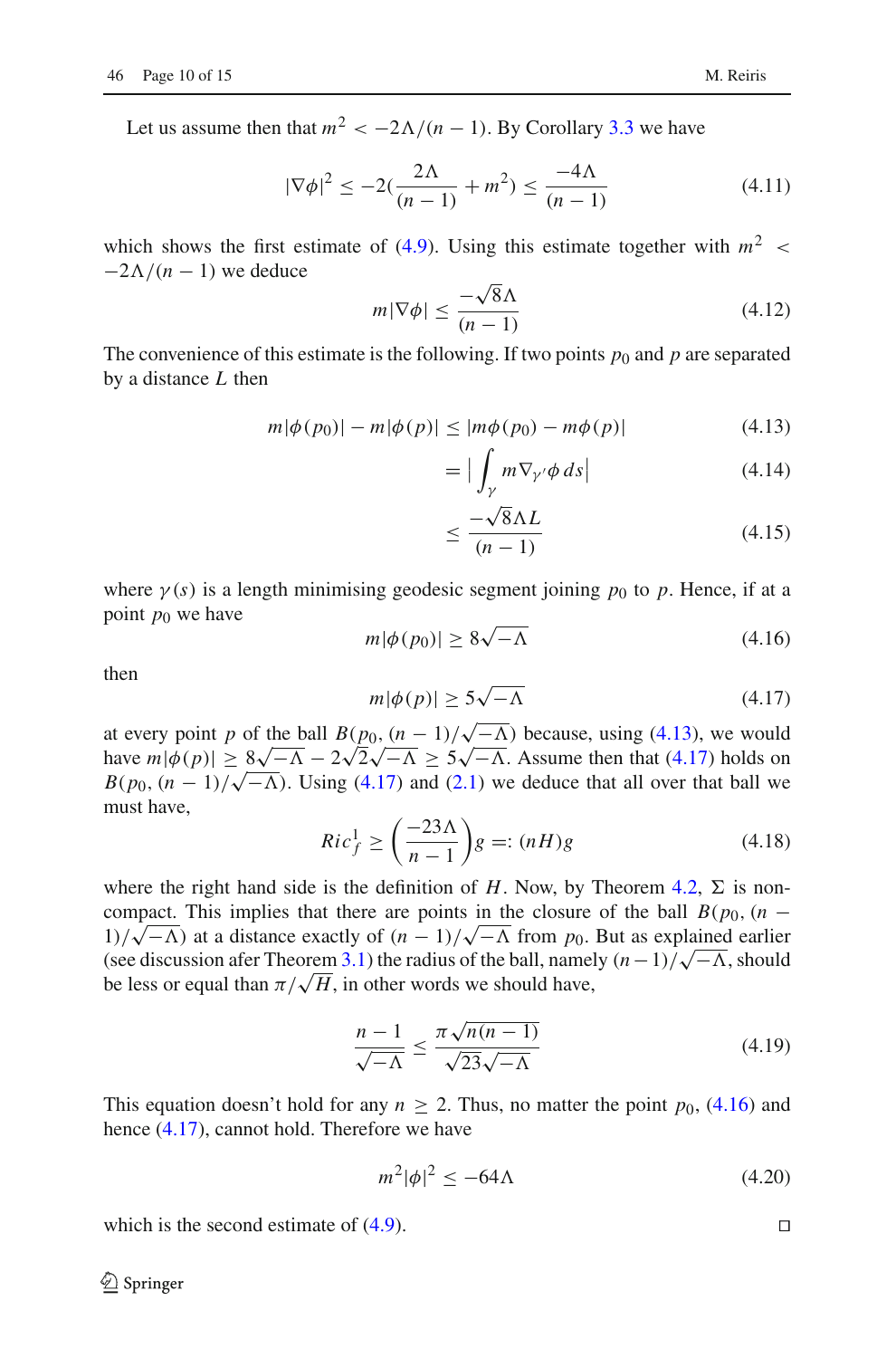So far, Theorem [4.3](#page-8-1) provides complete estimates for the scalar field  $\phi$ . We occupy now ourselves with the Lorentzian geometry, namely with *N* and *g*. As we show below, gradient estimates for ln *N* can be provided in any dimension but pointwise curvature estimate only in spatial dimension three. We start proving estimates for *N*.

**Theorem 4.4** *Let*  $(\Sigma; g, N; \phi)$  *be a geodesically complete solution of the static Einstein-Scalar Field equations with potential*  $V(\phi) = m^2 |\phi|^2 + 2\Lambda$ *, where*  $\Lambda < 0$ *. Then, the following holds,*

(i) if 
$$
m^2 \ge -2\Lambda/(n-1)
$$
, then

<span id="page-10-1"></span><span id="page-10-0"></span>
$$
\frac{|\nabla N|}{N} \le \sqrt{\frac{-2\Lambda}{n-1}}\tag{4.21}
$$

*and,* (ii) *if*  $m^2 < -2\Lambda/(n-1)$  *then* 

<span id="page-10-3"></span>
$$
\frac{|\nabla N|}{N} \le 64\sqrt{-\Lambda} \tag{4.22}
$$

*Proof* During the proof we use  $f = -\ln N$ . Use [\(4.1\)](#page-7-0) with  $\xi = f$ , discard a pair of terms and obtain

$$
\frac{1}{2}\Delta_f|\nabla f|^2 \ge \langle \nabla f, \frac{m^2 \nabla(|\phi|^2)}{n-1} \rangle + \frac{2\Lambda}{n-1}|\nabla f|^2 + |\nabla f|^4 \tag{4.23}
$$

If  $m^2 > -2\Lambda/(n-1)$  then  $\nabla \phi = 0$  and the first term in the right hand side of the previous equation is zero. We can use Corollary [3.3](#page-6-5) to obtain  $|\nabla f|^2 \leq -2\Lambda/(n-1)$ , which is  $(4.21)$ .

Assume now that  $m^2 < -2\Lambda/(n-1)$ . We need to bound the first term in the right hand side of the previous equations. We do this as follows. First write

$$
|\langle \nabla f, \frac{m^2 \nabla (|\phi|^2)}{n-1} \rangle|
$$
\n(4.24)

$$
= |2m^2(\phi_R \langle \nabla f, \nabla \phi_R \rangle + \phi_I \langle \nabla f, \nabla \phi_I \rangle| \tag{4.25}
$$

$$
\leq 2m(m|\phi_R||\nabla\phi_R| + m|\phi_I||\nabla\phi_I|)|\nabla f| \tag{4.26}
$$

Use now Theorem  $(4.3)$  to bound  $(4.26)$  as

$$
2m(m|\phi_R||\nabla\phi_R| + m|\phi_I||\nabla\phi_I|)|\nabla f| \le \frac{128}{n-1}(-\Lambda)^{3/2}|\nabla f| \tag{4.27}
$$

Thus,

$$
\left\langle \nabla f, \frac{m^2 \nabla (|\phi|^2)}{n-1} \right\rangle \ge -\frac{128}{n-1} (-\Lambda)^{3/2} |\nabla f| \tag{4.28}
$$

<span id="page-10-2"></span><sup>2</sup> Springer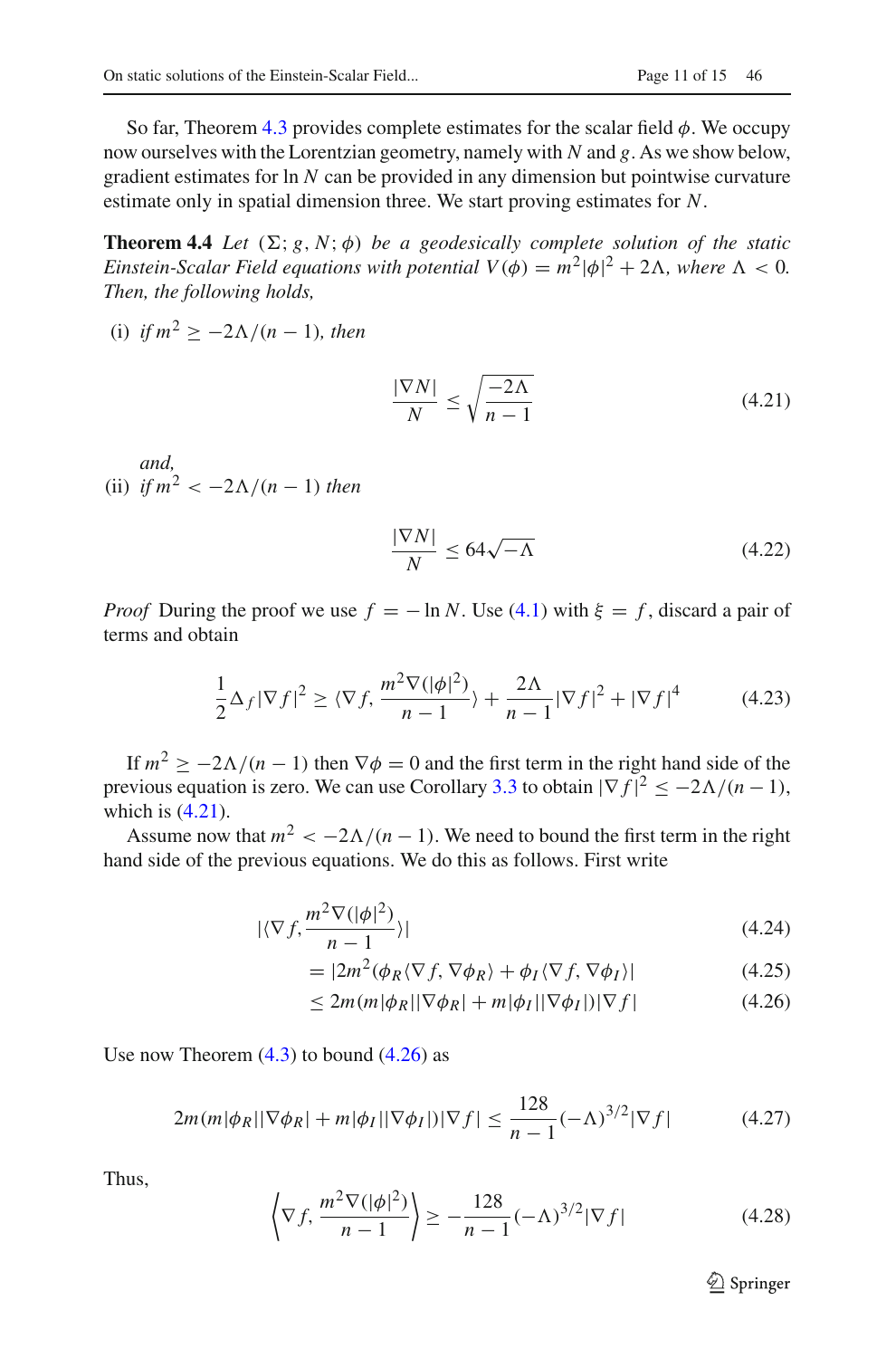Hence

$$
\frac{1}{2}\Delta_f|\nabla f|^2 \ge -\frac{128}{n-1}(-\Lambda)^{3/2}|\nabla f| + \frac{2\Lambda}{n-1}|\nabla f|^2 + |\nabla f|^4 \tag{4.29}
$$

Making  $\psi = |\nabla f|^2$  we can write

<span id="page-11-1"></span>
$$
\Delta_f \psi \ge a\sqrt{\psi} + b\psi + c\psi^2 \tag{4.30}
$$

where  $a = -256(-\Lambda)^{3/2}/(n-1)$ ,  $b = 4\Lambda/(n-1)$  and  $c = 2$ . This equation is not the same as [\(3.5\)](#page-5-5) and Corollary [3.3](#page-6-5) cannot be directly used. However a simple modification of the arguments of Lemma  $3.2$  shows that, if  $(4.30)$  holds, then

$$
\psi(p) \le \max\left\{ \left(\frac{a}{b}\right)^2, -\frac{2b}{c} \right\} \tag{4.31}
$$

Using this with the values of *a*, *b* and *c* given before we obtain [\(4.22\)](#page-10-3). □

The following theorem proves that, when the spatial dimension is three, the Ricci curvature is bounded by an expression depending only on  $\Lambda$ . The proof uses some advanced elements of Riemannian geometry.

**Theorem 4.5** *Let*  $(\Sigma; g, N; \phi)$  *be a geodesically complete solution of the static Einstein-Scalar Field equations with potential*  $V(\phi) = m^2 |\phi|^2 + 2\Lambda$ *, where*  $\Lambda < 0$ *and in spacetime dimension four (i.e. n* = 3*). Then,*

<span id="page-11-2"></span><span id="page-11-0"></span>
$$
|Ric| \le \mathcal{R}(|\Lambda|) \tag{4.32}
$$

*for some non-negative function* R*.*

*Proof* In Theorems [4.3](#page-8-1) and [4.4](#page-10-0) we deduced pointwise bounds for  $|\nabla f|$ ,  $|\nabla \phi|$  and for  $m^2 |\phi|^2$  depending only on  $\Lambda$ . Therefore, recalling [\(2.1\)](#page-3-1), the estimate [\(4.32\)](#page-11-2) would follow granted we can prove a pointwise estimate of  $|\nabla \nabla f|$  depending only on  $\Lambda$ . We prove now that this is possible when  $n = 3$ .

Let *p* be an arbitrary point in  $\Sigma$ . Assume that  $N(p) = 1$ . (If  $N(p) \neq 1$  then work with the scaled lapse  $N/N(p)$ . Observe that the system  $(2.1)$ – $(2.3)$  is invariant under scalings of the lapse. Below we use therefore  $f = -\ln N$  and we assume  $N(p) = 1$ .

To start note that the estimates of Theorem  $4.4$  imply<sup>[5](#page-11-3)</sup>

<span id="page-11-4"></span>
$$
|f|(q) \le K_0(\Lambda) \tag{4.33}
$$

for every *q* in  $B_g(p, 1)$  and where  $K_0(\Lambda) = 64\sqrt{-\Lambda}$ . Hence we can write

<span id="page-11-5"></span>
$$
K_1(\Lambda)^{-1} \le N(q) \le K_1(\Lambda),\tag{4.34}
$$

<span id="page-11-3"></span><sup>&</sup>lt;sup>5</sup> Just integrate  $\nabla$  ln *N* along radial geodesics and used then the bound  $|\nabla \ln N|$  ≤ 64 $\sqrt{-\Lambda}$ .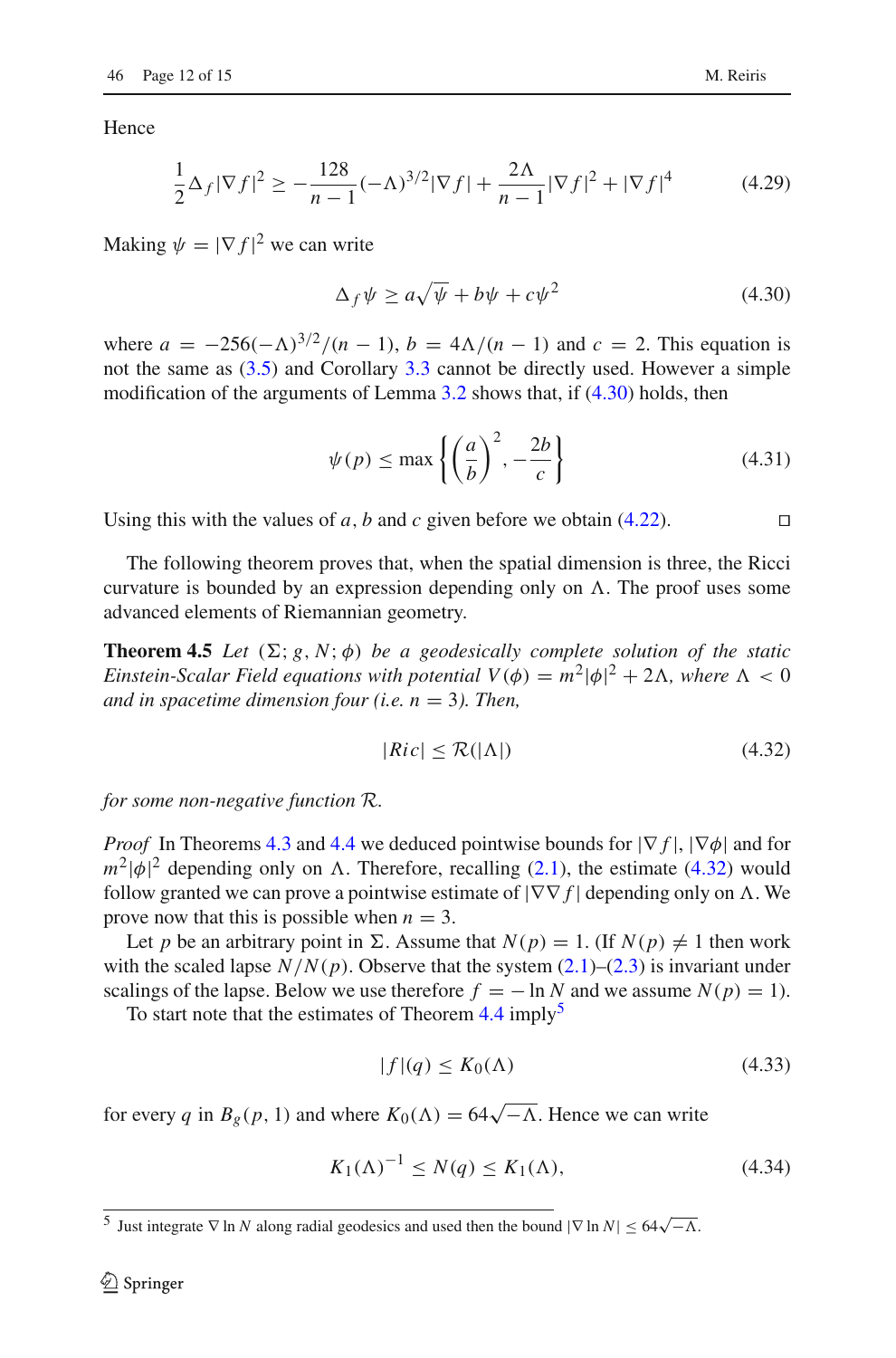for every *q* in  $B_g(p, 1)$  and where  $K_1(\Lambda) = e^{K_0(\Lambda)}$ . As we mentioned earlier, the Theorems [4.3](#page-8-1) and [4.4](#page-10-0) give us suitable bounds for |∇ *f* |, |∇φ| and for *m*|φ|. From such bounds one can write down the coarse estimate

<span id="page-12-0"></span>
$$
|\nabla f| + |\nabla \phi| + m|\phi| \le K_2(\Lambda) \tag{4.35}
$$

for some  $K_2(\Lambda)$ . This is all what we will need later. We will refer to it a couple of times.

From now on we will use the metric

<span id="page-12-5"></span><span id="page-12-4"></span><span id="page-12-1"></span>
$$
\check{g} := N^2 g \tag{4.36}
$$

In terms of the variables  $(\check{g}, N, \phi)$ , the static equations  $(2.1)$ – $(2.3)$  are,

$$
\widetilde{Ric} = 2\nabla f \nabla f + \nabla \phi \circ \nabla \bar{\phi} + \frac{V(\phi)}{2} e^{2f} \check{g},\tag{4.37}
$$

$$
\Delta f = \frac{1}{2} V(\phi) e^f,\tag{4.38}
$$

$$
\check{\Delta}\phi = \frac{1}{2}\partial V(\phi)e^f,\tag{4.39}
$$

Now, use the bounds [\(4.33\)](#page-11-4) and [\(4.35\)](#page-12-0) in the formula [\(4.37\)](#page-12-1) to deduce that  $|\tilde{Ric}|\tilde{g}$  is pointwise bounded in  $B_g(p, 1)$ , where the bound depends only on  $\Lambda$ . Thus we have

<span id="page-12-2"></span>
$$
|\mathring{Ric}|_{\check{g}} \le K_3(\Lambda) \tag{4.40}
$$

As we are working in dimension three, where the Riemann tensor is made out of the Ricci tensor, the bound  $(4.40)$  implies a bound also for the Riemann tensor  $\overrightarrow{Rm}$  on  $B_g(p, 1)$  and thus we have,

<span id="page-12-3"></span>
$$
|Rm|_{\check{g}} \le K_4(\Lambda) \tag{4.41}
$$

Now, it is direct to see from [\(4.34\)](#page-11-5) that one can find  $\check{r}_1(\Lambda)$  such that

$$
B_{\breve{g}}(p, \breve{r}_1) \subset B_g(p, 1/2). \tag{4.42}
$$

Moreover, it is a standard fact in Riemannian geometry that a bound on the Riemann tensor as [\(4.41\)](#page-12-3) implies that, for some  $\check{r}_2(\Lambda) < \check{r}_1(\Lambda)$ , the exponential map

$$
exp: U(p, \check{r}_2) \to B_{\check{g}}(p, \check{r}_2)
$$
\n(4.43)

is a smooth cover, where in this formula  $U(p, \check{r}_2)$  is the ball of radius  $\check{r}_2$  in  $T_p \Sigma$ , (endowed with the metric  $\check{g}(p)$ , namely  $U(p, r) := \{v \in T_p \Sigma : |v|_{\check{g}(p)} \leq r\}$ ). Provide now  $U(p, r̃<sub>2</sub>)$  with the pull-back metric  $\check{g}^* = exp^* \check{g}$ . The injectivity radius at *p* of the space  $(U(p, \check{r}_2), \check{g}^*)$  is of course equal to  $\check{r}_2$  and the Riemann tensor of *g*<sup>∗</sup> is subject to the same bound [\(4.41\)](#page-12-3) as  $\check{g}$ . Therefore, the *harmonic radius* of the space  $(U(p, \check{r}_2), \check{g}^*)$  at *p* is controlled from below only by  $\Lambda$ , (see [\[9](#page-14-12)], Chp. 10.5.2).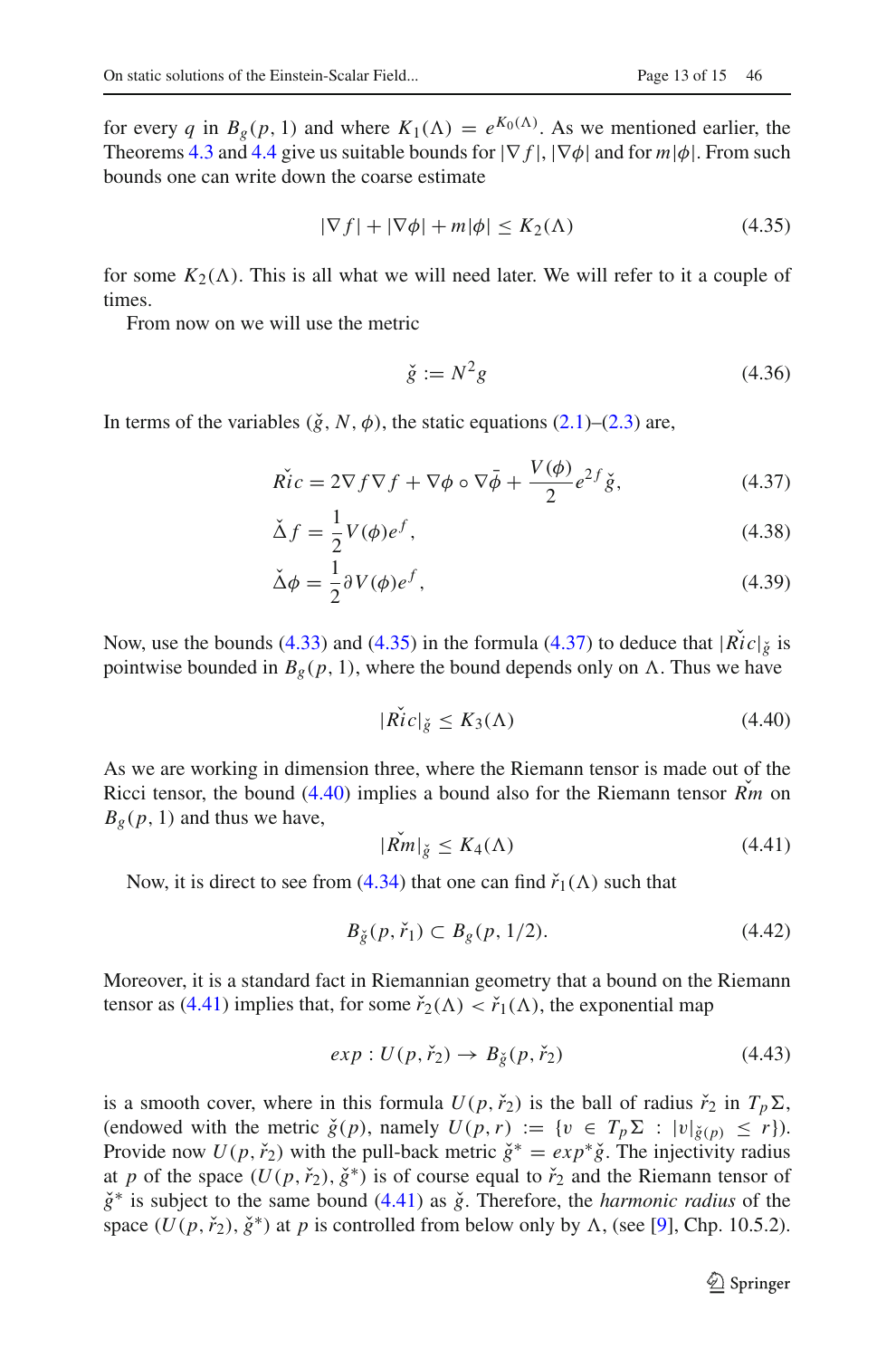To us, the only important consequence of this is that one can make standard elliptic analysis on  $(U(p, r_{3}), \check{g}^{*})$  for a suitable  $\check{r}_{3}(\Lambda) \leq \check{r}_{2}(\Lambda)$ . Hence, we can use the bounds [\(4.33\)](#page-11-4)–[\(4.35\)](#page-12-0) to obtain Schauder interior elliptic estimates from the elliptic system [\(4.38\)](#page-12-4)–[\(4.39\)](#page-12-5), (see [\[9\]](#page-14-12), Chp. 10.2). Doing so we get

<span id="page-13-1"></span>
$$
|\nabla \nabla f|_{\check{g}}(p) \le K_5(\Lambda) \tag{4.44}
$$

Use now the expression,

$$
\check{\nabla}_i \check{\nabla}_j f = \nabla_i \nabla_j f + 2 \nabla_j f \nabla_i f - |\nabla f|_g^2 g_{ij}
$$
\n(4.45)

and the bounds [\(4.44\)](#page-13-1), [\(4.33\)](#page-11-4) and [\(4.35\)](#page-12-0), to deduce directly the bound

$$
|\nabla \nabla f|_g(p) \le K_6(\Lambda) \tag{4.46}
$$

as wished.  $□$ 

#### <span id="page-13-0"></span>**4.3 Real scalar fields**

General interesting results can be obtained when  $\phi$  is real. The following theorem, gives a simple condition for  $V(\phi)$  that forces  $\phi$  to be a constant. It gives nice applications that will be illustrated very briefly below.

**Theorem 4.6** *Let*  $(\Sigma; g, N; \phi)$  *be a geodesically complete solution of the static Einstein-Real Scalar Field system with potential V*(φ)*. If V is bounded below and*

<span id="page-13-2"></span>
$$
V''(x) + \frac{V(x)}{n-1} \ge 0,
$$
\n(4.47)

*for all x, then*  $\phi = \phi_0$ *, (constant), and*  $\phi_0$  *is a critical point of*  $V(\phi)$ *.* 

*Proof* Make  $f = -\ln N$ . Then, using [\(4.1\)](#page-7-0) with  $\xi = \phi$  we obtain

<span id="page-13-3"></span>
$$
\frac{1}{2}\Delta_f|\nabla\phi|^2 \ge (V''(\phi) + \frac{V(\phi)}{n-1})|\nabla\phi|^2 + |\nabla\phi|^4 \tag{4.48}
$$

If [\(4.47\)](#page-13-2) holds an  $\Sigma$  is compact then  $\nabla \phi = 0$  by integrating [\(4.48\)](#page-13-3) over  $\Sigma$ . On the other hand if  $\Sigma$  is non-compact and [\(4.47\)](#page-13-2) holds then  $\nabla \phi = 0$  from Corollary [3.3.](#page-6-5)

Finally if  $\phi = \phi_0$  then equation [\(2.3\)](#page-3-4) shows that  $\phi_0$  is a critical point of *V*( $\phi$ ). □

To illustrate the relevance of this Theorem let us consider a set of simple and (more or less) natural potentials and let us enumerate, without entering into further discussion, the strong conclusions that can be deduced in each case.

- 1.  $V(\phi) = \lambda \phi^{2n}, \lambda > 0, n = 1, 2, 3, \ldots$  In this case [\(4.47\)](#page-13-2) is verified and therefore any geodesically complete solution must have  $\phi = 0$ .
- 2.  $V(\phi) = \lambda \cosh \phi$ ,  $\lambda > 0$ . In this case [\(4.47\)](#page-13-2) is verified and therefore any geodesically complete solution must have  $\phi = 0$ .